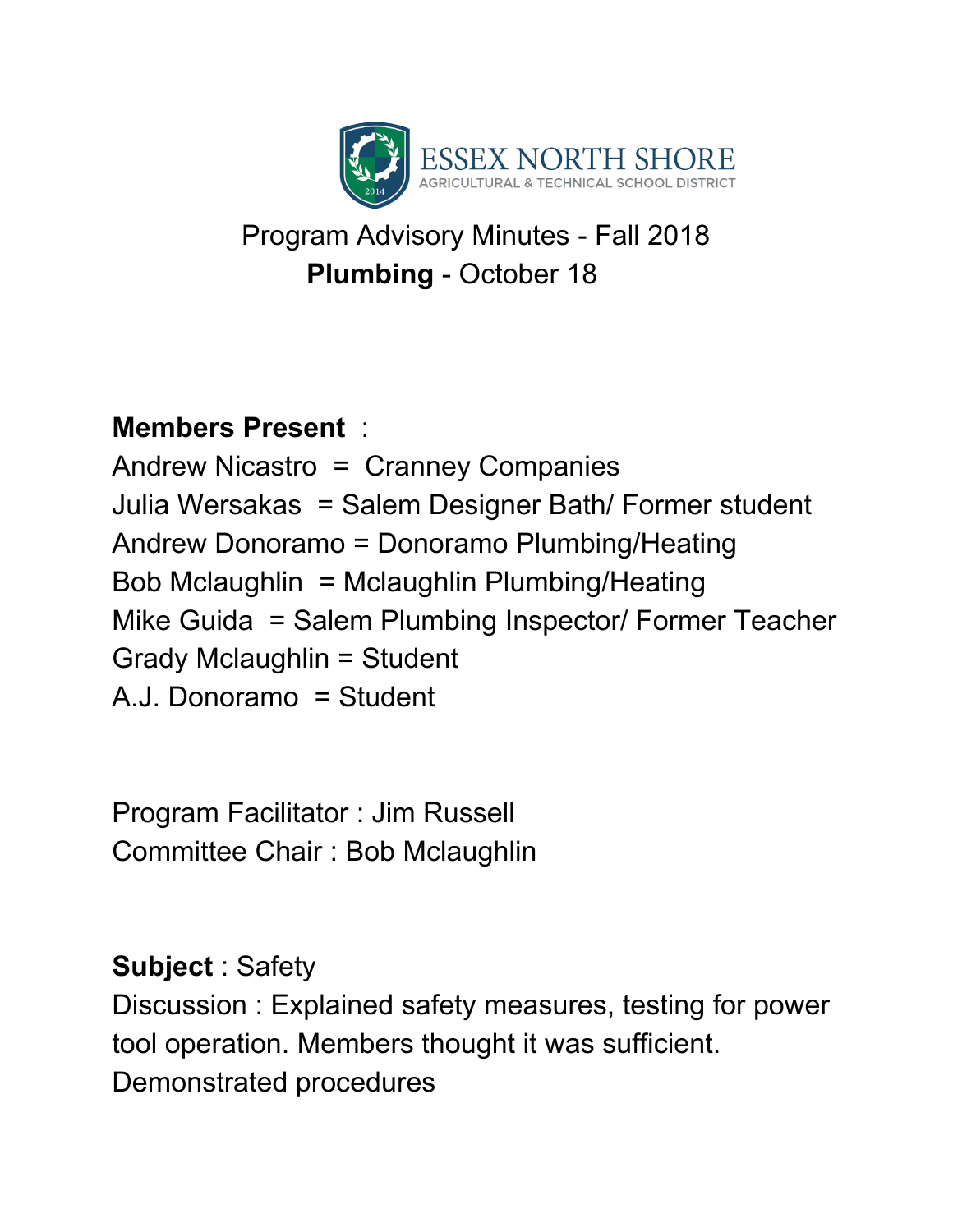## **Subject** : Review shop/ equipment

**Discussion** : We discussed changes to shop setup. Mike Guida commented on how improved the work areas were compared to when he taught here. The group was impressed with the level of complicated projects that could be constructed in shop. They mentioned trying to incorporate more heating projects. They also were happy with quality of projects under way. They all agreed that consolidation of equipment, materials etc would lead to more room for project installations.

**Subject:** Review course of study

**Discussion :** The group discussed topics covered in Related class and how having a grade 12 Related class on academic weeks would insure a thorough understanding of Tier 3 in the curriculum. Julia Wersakas, a 2017 graduate affirmed this thought process. Karl Jacobsen commented that being a night school teacher he could see the difference in students that had the proper time allotted for Tier 3.

**Subject:** Student Enrollment/Placement